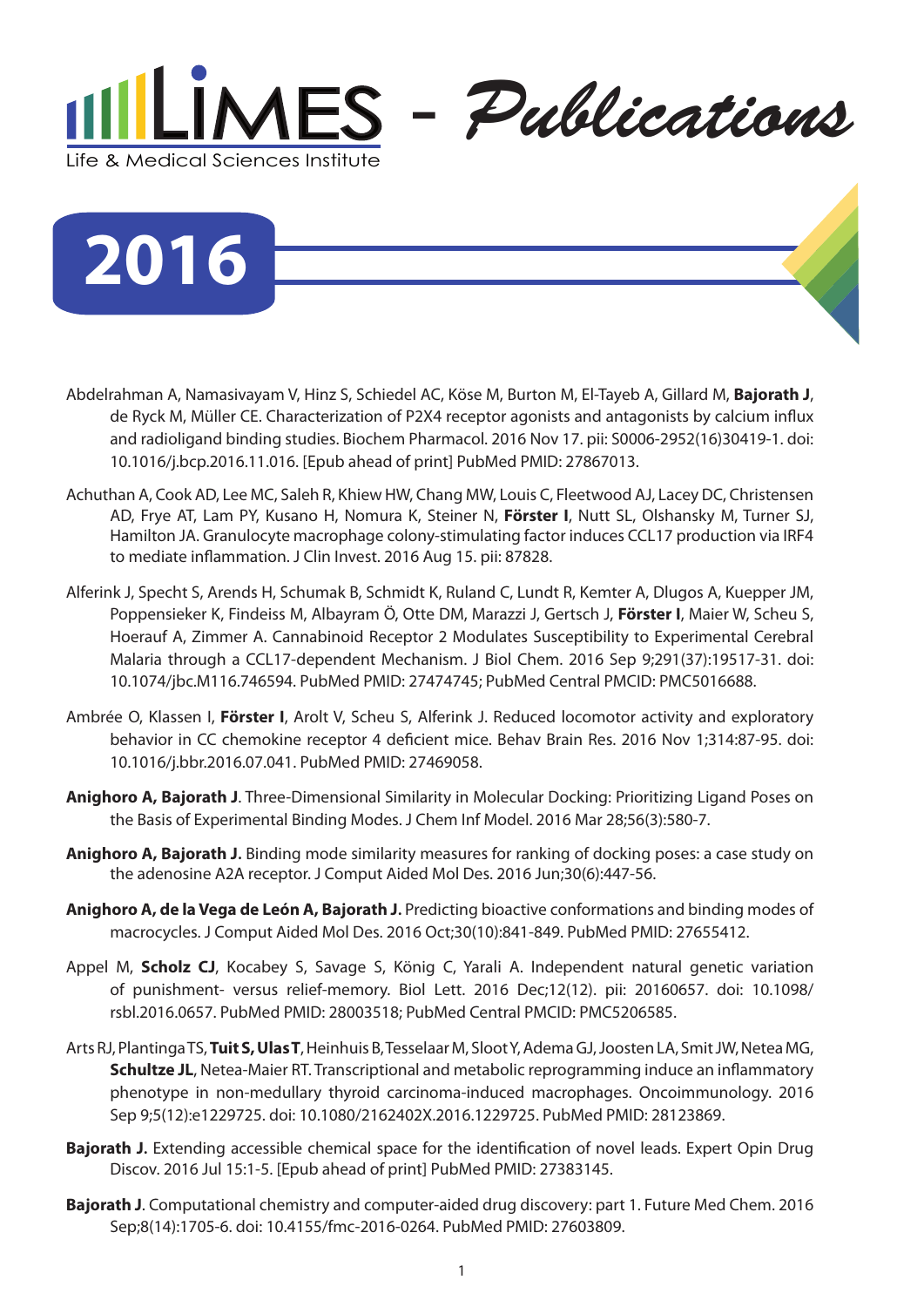- **Bajorath J**. Computational chemistry and computer-aided drug discovery: Part II. Future Med Chem. 2016 Oct;8(15):1799-1800. PubMed PMID: 27689782.
- **Batoulis H, Schmidt TH, Weber P, Schloetel JG**, Kandt C, **Lang T**. Concentration Dependent Ion-Protein Interaction Patterns Underlying Protein Oligomerization Behaviours. Sci Rep. 2016 Apr 7;6:24131.
- Beckmann AM, Maurer E, Lülsdorff V, Wilms A, Furtmann N, **Bajorath J**, Gütschow M, Stirnberg M. En Route to New Therapeutic Options for Iron Overload Diseases: Matriptase-2 as a Target for Kunitz-Type Inhibitors. Chembiochem. 2016 Apr 1;17(7):595-604.
- Beckmann AM, Gilberg E, Gattner S, Huang TL, Vanden Eynde JJ, Mayence A, **Bajorath J**, Stirnberg M, Gütschow M. Evaluation of bisbenzamidines as inhibitors for matriptase-2. Bioorg Med Chem Lett. 2016 Aug 1;26(15):3741-5. doi: 10.1016/j.bmcl.2016.05.071. PubMed PMID: 27287367.
- Beins E, **Ulas T**, Ternes S, Neumann H, **Schultze JL**, Zimmer A. Characterization of inflammatory markers and transcriptome profiles of differentially activated embryonic stem cell-derived microglia. Glia. 2016 Jun;64(6):1007-20.
- **Beyer M**, Abdullah Z, Chemnitz JM, Maisel D, **Sander J**, Lehmann C, **Thabet Y**, Shinde PV, **Schmidleithner L, Köhne M**, Trebicka J, Schierwagen R, **Hofmann A, Popov A**, Lang KS, Oxenius A, Buch T, Kurts C, Heikenwalder M, Fätkenheuer G, Lang PA, Hartmann P, Knolle PA, **Schultze JL**. Tumor-necrosis factor impairs CD4(+) T cell-mediated immunological control in chronic viral infection. Nat Immunol. 2016 May;17(5):593-603.
- **Brandstätter O, Schanz O, Vorac J, König J,** Mori T, Maruyama T, Korkowski M, Haarmann-Stemmann T, von Smolinski D, **Schultze JL**, Abel J, Esser Ch, Takeyama H, **Weighardt H, Förster I.** Balancing intestinal and systemic inflammation through cell type-specific expression of the aryl hydrocarbon receptor repressor. Sci Rep. 2016 May 17;6:26091.
- Brüggen B, **Kremser C, Bickert A, Ebel P**, Vom Dorp K, Schultz K, Dörmann P, **Willecke K**, Dedek K. Defective ceramide synthases in mice cause reduced amplitudes in electroretinograms and altered sphingolipid composition in retina and cornea. Eur J Neurosci. 2016 Jul;44(1):1700-13.
- Channar PA, Shah SJ, Hassan S, Nisa ZU, Lecka J, Sévigny J, **Bajorath J**, Saeed A, Iqbal J. Isonicotinohydrazones as inhibitors of alkaline phosphatase and ecto-5'-nucleotidase. Chem Biol Drug Des. 2016 Sep 2. doi: 10.1111/cbdd.12861. [Epub ahead of print] PubMed PMID: 27589035.
- Cea LA, Puebla C, Cisterna BA, Escamilla R, Vargas AA, **Frank M**, Martínez-Montero P, Prior C, Molano J, Esteban-Rodríguez I, Pascual I, Gallano P, Lorenzo G, Pian H, Barrio LC, **Willecke K**, Sáez JC. Fast skeletal myofibers of mdx mouse, model of Duchenne muscular dystrophy, express connexin hemichannels that lead to apoptosis. Cell Mol Life Sci. 2016 Jul;73(13):2583-99.
- **Cirovic B**, Schönheit J, Kowenz-Leutz E, Ivanovska J, Klement C, Pronina N, Bégay V, Leutz A. C/EBP-Induced Transdifferentiation Reveals Granulocyte-Macrophage Precursor-like Plasticity of B Cells. Stem Cell Reports. 2017 Jan 16. pii: S2213-6711(16)30305-8. doi: 10.1016/j.stemcr.2016.12.015. [Epub ahead of print]
- **de la Vega León A, Bajorath J**. Chemical space visualization: transforming multidimensional chemical spaces into similarity-based molecular networks. Future Med Chem. 2016 Aug 30. [Epub ahead of print] PubMed PMID: 27572425.
- Deng M, Brägelmann J, **Schultze JL**, Perner S. Web-TCGA: an online platform for integrated analysis of molecular cancer data sets. BMC Bioinformatics. 2016 Feb 6;17:72.
- Destainville N, **Schmidt TH**, **Lang T**. Where Biology Meets Physics-A Converging View on Membrane Microdomain Dynamics. Curr Top Membr. 2016;77:27-65.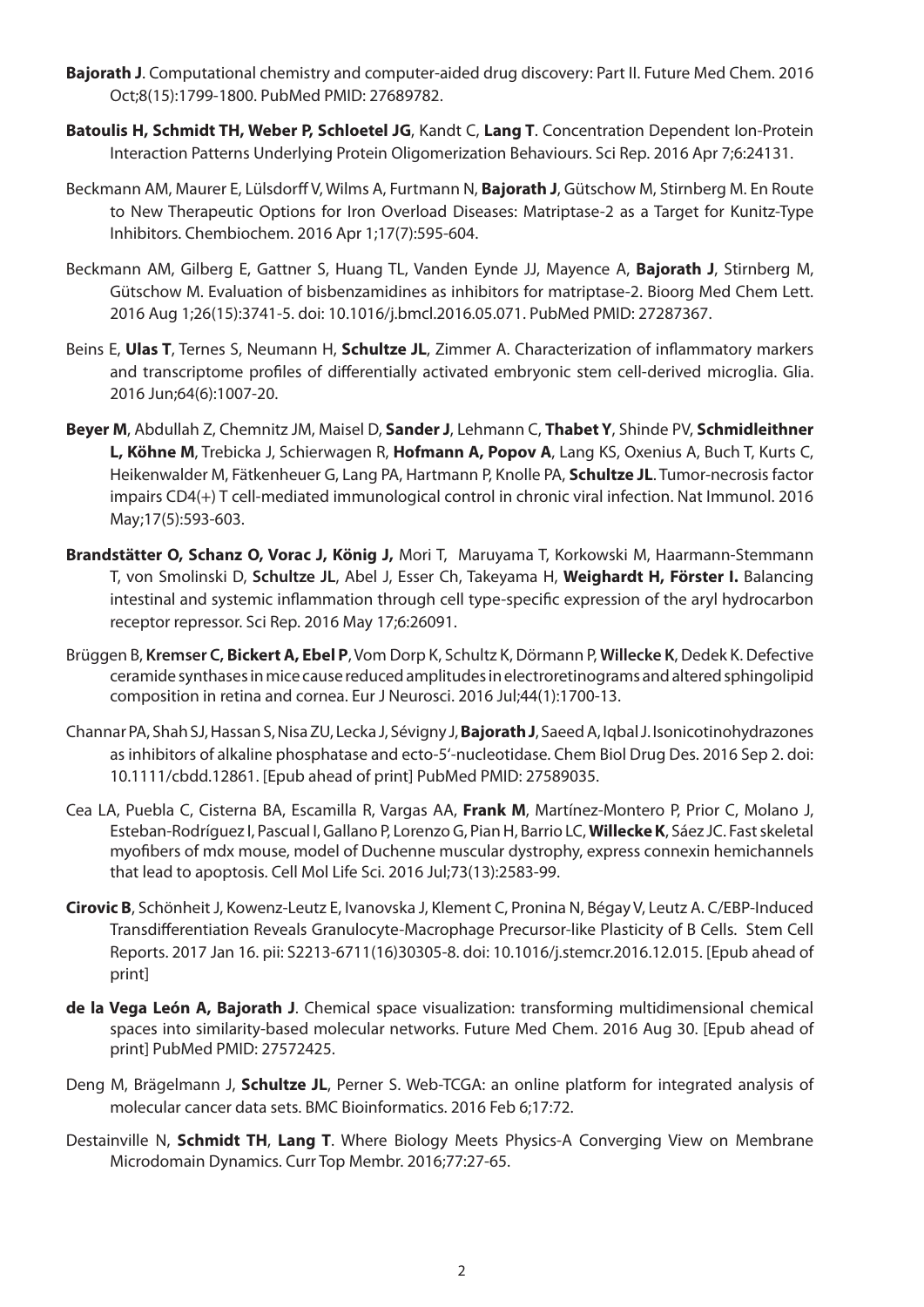- **Didovic S, Opitz FV**, Holzmann B, **Förster I, Weighardt H**. Requirement of MyD88 signaling in keratinocytes for Langerhans cell migration and initiation of atopic dermatitis-like symptoms in mice. Eur J Immunol. 2016 Apr;46(4):981-92.
- **Dimova D, Stumpfe D, Hu Y, Bajorath J**. Analog series-based scaffolds: computational design and exploration of a new type of molecular scaffolds for medicinal chemistry. Future Sci OA. 2016 Oct 4;2(4):FSO149. doi: 10.4155/fsoa-2016-0058. PubMed PMID: 28116132; PubMed Central PMCID: PMC5242210.
- Durek P, Nordström K, Gasparoni G, Salhab A, Kressler C, de Almeida M, **Bassler K, Ulas T**, Schmidt F, Xiong J, Glažar P, Klironomos F, Sinha A, Kinkley S, Yang X, Arrigoni L, Amirabad AD, Ardakani FB, Feuerbach L, Gorka O, Ebert P, Müller F, Li N, Frischbutter S, Schlickeiser S, Cendon C, Fröhler S, Felder B, Gasparoni N, Imbusch CD, Hutter B, Zipprich G, Tauchmann Y, Reinke S, Wassilew G, Hoffmann U, Richter AS, Sieverling L; DEEP Consortium., Chang HD, Syrbe U, Kalus U, Eils J, Brors B, Manke T, Ruland J, Lengauer T, Rajewsky N, Chen W, Dong J, Sawitzki B, Chung HR, Rosenstiel P, Schulz MH, **Schultze JL**, Radbruch A, Walter J, Hamann A, Polansky JK. Epigenomic Profiling of Human CD4(+) T Cells Supports a Linear Differentiation Model and Highlights Molecular Regulators of Memory Development. Immunity. 2016 Nov 15;45(5):1148-1161. doi: 10.1016/j.immuni.2016.10.022. PubMed PMID: 27851915.
- **Eggert F, Kath-Schorr S**. A cyclopropene-modified nucleotide for site-specific RNA labeling using genetic alphabet expansion transcription. Chem Commun (Camb). 2016 Jun 7;52(45):7284-7.
- **Furtmann N**, Häußler D, Scheidt T, Stirnberg M, Steinmetzer T, **Bajorath J**, Gütschow M. Limiting the Number of Potential Binding Modes by Introducing Symmetry into Ligands: Structure-Based Design of Inhibitors for Trypsin-Like Serine Proteases. Chemistry. 2016 Jan 11;22(2):610-25.
- **Gaebler A, Penno A, Kuerschner L, Thiele C**. A highly sensitive protocol for microscopy of alkyne lipids and fluorescently tagged or immunostained proteins. J Lipid Res. 2016 Oct;57(10):1934-1947. PubMed PMID: 27565170; PubMed Central PMCID: PMC5036357.
- García IE, **Bosen F**, Mujica P, Pupo A, Flores-Muñoz C, Jara O, González C, **Willecke K**, Martínez AD. From Hyperactive Connexin26 Hemichannels to Impairments in Epidermal Calcium Gradient and Permeability Barrier in the Keratitis-Ichthyosis-Deafness Syndrome. J Invest Dermatol. 2016 Mar;136(3):574-83. d
- **Gilberg E, Jasial S, Stumpfe D, Dimova D, Bajorath J**. Highly Promiscuous Small Molecules from Biological Screening Assays Include Many Pan-Assay Interference Compounds but Also Candidates for Polypharmacology. J Med Chem. 2016 Nov 23;59(22):10285-10290. PubMed PMID: 27809519.
- **Gosejacob D, Jäger PS**, Vom Dorp K, **Frejno M, Carstensen AC, Köhnke M, Degen J**, Dörmann P, **Hoch M**. Ceramide Synthase 5 Is Essential to Maintain C16:0-Ceramide Pools and Contributes to the Development of Diet-induced Obesity. J Biol Chem. 2016 Mar 25;291(13):6989-7003.
- Haas K, **Weighardt H**, Deenen R, Köhrer K, Clausen B, Zahner S, Boukamp P, Bloch W, Krutmann J, Esser C. [Aryl Hydrocarbon Receptor in Keratinocytes Is Essential for Murine Skin Barrier Integrity.](http://www.ncbi.nlm.nih.gov/pubmed/27430407) J Invest Dermatol. 2016 Jul 16. pii: S0022-202X(16)32107-8.
- Hackstein CP, Assmus LM, Welz M, Klein S, Schwandt T, **Schultze J**, Förster I, Gondorf F, **Beyer M**, Kroy D, Kurts C, Trebicka J, Kastenmüller W, Knolle PA, Abdullah Z. Gut microbial translocation corrupts myeloid cell function to control bacterial infection during liver cirrhosis. Gut. 2016 Jul 18. pii: gutjnl-2015-311224.
- Häußler D, Mangold M, **Furtmann N**, Braune A, Blaut M, **Bajorath J**, Stirnberg M, Gütschow M. Phosphono-Bisbenzguanidines as Irreversible Dipeptidomimetic Inhibitors and Activity-Based Probes of Matriptase-2. Chemistry. 2016 Jun 13;22(25):8525-35.
- Hagemeyer N, Kierdorf K, Frenzel K, **Xue J**, Ringelhan M, Abdullah Z, Godin I, Wieghofer P, Costa Jordão MJ, **Ulas T**, Yorgancioglu G, Rosenbauer F, Knolle PA, Heikenwalder M, **Schultze JL**, Prinz M. Transcriptomebased profiling of yolk sac-derived macrophages reveals a role for Irf8 in macrophage maturation. EMBO J. 2016 Aug 15;35(16):1730-44.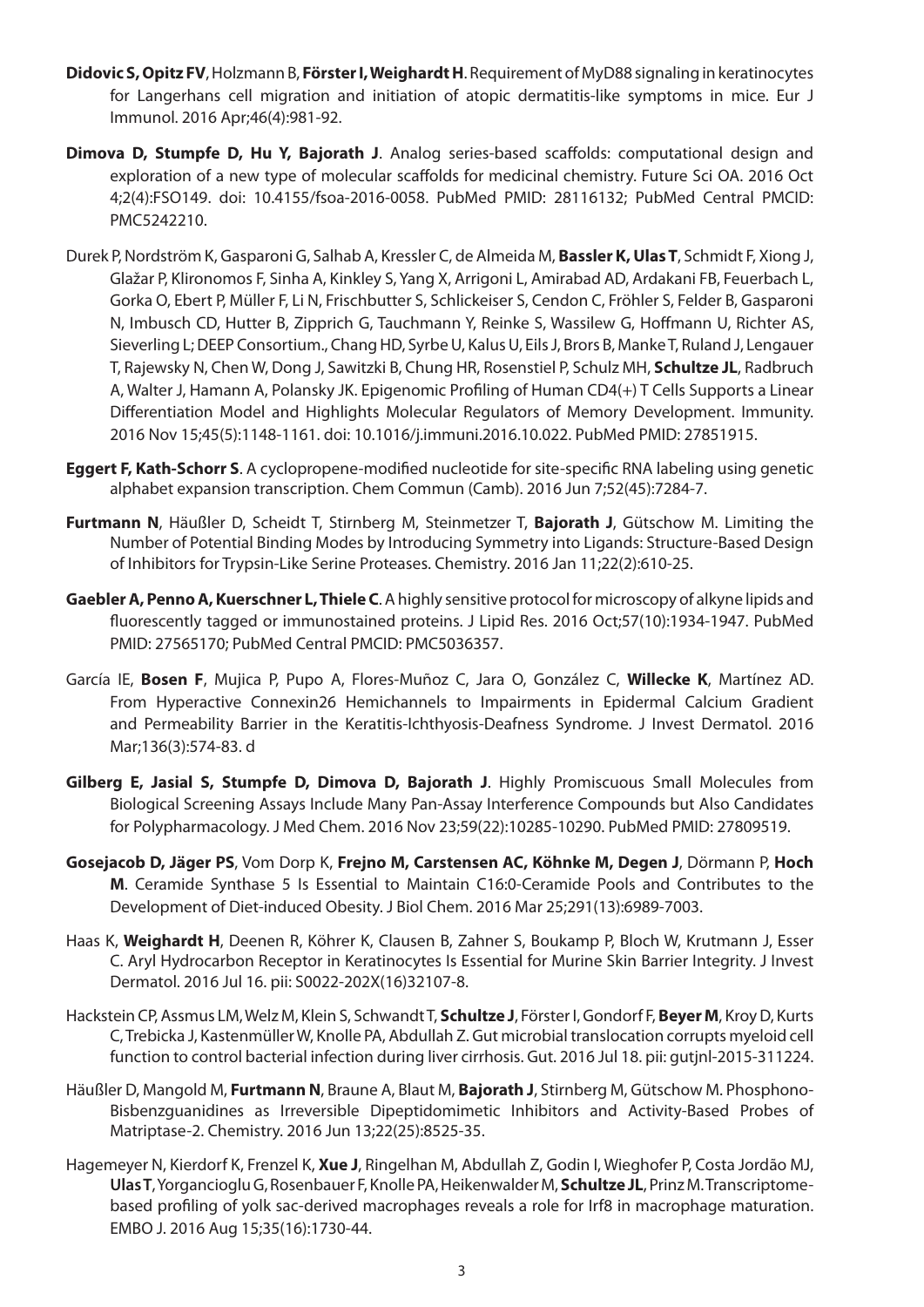- Hameed A, Zehra ST, Abbas S, Nisa RU, Mahmood T, Ayub K, Al-Rashida M, **Bajorath J**, Khan KM, Iqbal J. Onepot synthesis of tetrazole-1,2,5,6-tetrahydronicotinonitriles and cholinesterase inhibition: Probing the plausible reaction mechanism via computational studies. Bioorg Chem. 2016 Apr;65:38-47.
- Heidkamp GF, **Sander J**, Lehmann CHK, Heger L, Eissing N, Baranska A, Lühr JJ, Hoffmann A, Reimer KC, Lux A, Söder S, Hartmann A, Zenk J, **Ulas T**, McGovern N, Alexiou C, Spriewald B, Mackensen B, Schuler G, Schauf B, Forster A, Repp R, Fasching PA, Purbojo A, Cesnjevar R, Ullrich E, Ginhoux F, **Schlitzer A**, Nimmerjahn F, **Schultze JL**, Dudziak D. Human lymphoid organ dendritic cell identity is predominantly dictated by ontogeny, not tissue microenvironment. Science Immunology 16 Dec 2016: Vol. 1, Issue 6, DOI: 10.1126/sciimmunol.aai7677
- Heinemann AS, Pirr S, Fehlhaber B, Mellinger L, Burgmann J, Busse M, Ginzel M, Friesenhagen J, von Köckritz-Blickwede M, **Ulas T**, von Kaisenberg CS, Roth J, Vogl T, Viemann D. In neonates S100A8/S100A9 alarmins prevent the expansion of a specific inflammatory monocyte population promoting septic shock. FASEB J. 2016 Dec 19. pii: fj.201601083R. [Epub ahead of print] PubMed PMID: 27993995.
- Horvath D, Marcou G, Varnek A, **Kayastha S, de la Vega de León A, Bajorath J**. Prediction of Activity Cliffs Using Condensed Graphs of Reaction Representations, Descriptor Recombination, Support Vector Machine Classification, and Support Vector Regression. J Chem Inf Model. 2016 Aug 26. [Epub ahead of print] PubMed PMID: 27564682.
- **Hu Y, Stumpfe D, Bajorath J**. Computational Exploration of Molecular Scaffolds in Medicinal Chemistry. J Med Chem. 2016 May 12;59(9):4062-76. doi: 10.1021/acs.jmedchem.5b01746. Epub 2016 Feb 3. PubMed PMID: 26840095.
- **Hu Y, Bajorath J**. Analyzing compound activity records and promiscuity degrees in light of publication statistics. Version 2. F1000Res. 2016 Jun 6 [revised 2016 Aug 10];5. pii: Chem Inf Sci-1227. doi: 10.12688/f1000research.8792.2. eCollection 2016. PubMed PMID: 27347396.
- **Hu Y, Kunimoto R, Bajorath J.** Mapping of inhibitors and activity data to the human kinome and exploring promiscuity from a ligand and target perspective. Chem Biol Drug Des. 2016 Dec 9. doi: 10.1111/ cbdd.12919. [Epub ahead of print] PubMed PMID: 27933727.
- **Hu Y, Stumpfe D, Bajorath J**. Recent Advances in Scaffold Hopping. J Med Chem. 2016 Dec 21. doi: 10.1021/ acs.jmedchem.6b01437. [Epub ahead of print] PubMed PMID: 28001064.
- **Hückesfeld S, Peters M, Pankratz MJ**. Central relay of bitter taste to the protocerebrum by peptidergic interneurons in the Drosophila brain. Nat Commun. 2016 Sep 13;7:12796. doi: 10.1038/ncomms12796. PubMed PMID: 27619503; PubMed Central PMCID: PMC5027282.
- Ibrar A, Tehseen Y, Khan I, Hameed A, Saeed A, **Furtmann N, Bajorath J**, Iqbal J. Coumarin-thiazole and -oxadiazole derivatives: Synthesis, bioactivity and docking studies for aldose/aldehyde reductase inhibitors. Bioorg Chem. 2016 Oct;68:177-86. doi: 10.1016/j.bioorg.2016.08.005. PubMed PMID: 27544072.
- **Jasial S, Hu Y, Bajorath J**. Assessing the Growth of Bioactive Compounds and Scaffolds over Time: Implications for Lead Discovery and Scaffold Hopping. J Chem Inf Model. 2016 Feb 22;56(2):300-7.
- **Jasial S, Hu Y, Vogt M, Bajorath J**. Activity-relevant similarity values for fingerprints and implications for similarity searching. Version 2. F1000Res. 2016 Apr 6 [revised 2016 Apr 28];5. pii: Chem Inf Sci-591.
- **Jasial S, Hu Y, Bajorath J**. Determining the Degree of Promiscuity of Extensively Assayed Compounds. PLoS One. 2016 Apr 15;11(4):e0153873.
- Jauset Rubio M, Svobodovà M, Mairal T, Schubert T, **Künne S**, **Mayer G**, O'Sullivan CK. β-Conglutin dual aptamers binding distinct aptatopes. Anal Bioanal Chem. 2016 Jan;408(3):875-84.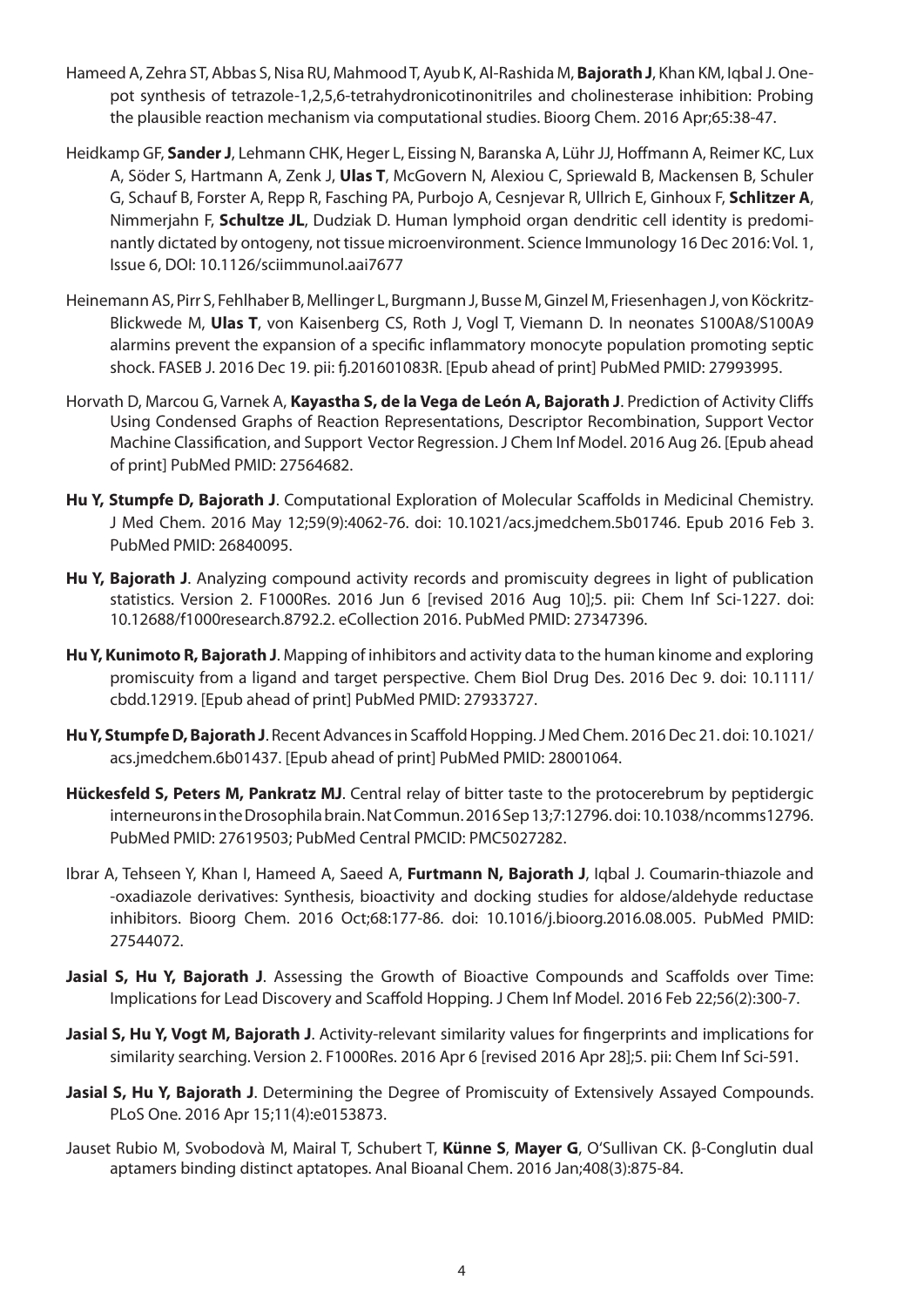- **Kreer C**, Kuepper JM, **Zehner M, Quast T, Kolanus W**, Schumak B, **Burgdorf S**. N-glycosylation converts non-glycoproteins into mannose receptor ligands and reveals antigen-specific T cell responses in vivo. Oncotarget. 2016 Dec 28. doi: 10.18632/oncotarget.14314. [Epub ahead of print] PubMed PMID: 28036287.
- **Kunimoto R, Vogt M, Bajorath J.** Maximum common substructure-based Tversky index: an asymmetric hybrid similarity measure. J Comput Aided Mol Des. 2016 Jul;30(7):523-31. doi: 10.1007/s10822-016- 9935-y. Epub 2016 Aug 11. PubMed PMID: 27515428.
- Kurhade C, Zegenhagen L, **Weber E**, Nair S, Michaelsen-Preusse K, Spanier J, Gekara NO, Kröger A, Överby AK. Type I Interferon response in olfactory bulb, the site of tick-borne flavivirus accumulation, is primarily regulated by IPS-1. J Neuroinflammation. 2016 Jan 27;13(1):22.
- **Long Y**, **Pfeiffer F**, **Mayer G**, Schrøder TD, Özalp VC, Olsen LF. Selection of Aptamers for Metabolite Sensing and Construction of Optical Nanosensors. Methods Mol Biol. 2016;1380:3-19.
- Mass E, Ballesteros I, Farlik M, Halbritter F, **Günther P**, Crozet L, Jacome-Galarza CE, **Händler K**, Klughammer J, Kobayashi Y, Gomez-Perdiguero E, **Schultze JL, Beyer M**, Bock C, Geissmann F. Specification of tissue-resident macrophages during organogenesis. Science. 2016 Aug 4. pii: aaf4238. [Epub ahead of print] PubMed PMID: 27492475.
- **Mayer G**, Schüller A, Matzner D, Lünse C, Wittmann V, Schumacher C, Unsleber S, Brötz-Oesterhelt H, Mayer C, Bierbaum G. Activation of the glmS ribozyme confers bacterial growth inhibition. Chembiochem. 2016 Dec 24. doi: 10.1002/cbic.201600491. [Epub ahead of print] PubMed PMID: 28012261.
- **Merklinger E, Schloetel JG, Spitta L, Thiele C, Lang T**. No Evidence for Spontaneous Lipid Transfer at ER-PM Membrane Contact Sites. J Membr Biol. 2016 Apr;249(1-2):41-56.
- **Mitroi DN**, Deutschmann AU, Raucamp M, **Karunakaran I**, Glebov K, Hans M, Walter J, Saba J, Gräler M, Ehninger D, Sopova E, Shupliakov O, Swandulla D, **van Echten-Deckert G**. Sphingosine 1-phosphate lyase ablation disrupts presynaptic architecture and function via an ubiquitin- proteasome mediated mechanism. Sci Rep. 2016 Nov 24;6:37064. doi: 10.1038/srep37064. PubMed PMID: 27883090; PubMed Central PMCID: PMC5121647.
- Müller E, Bauer S, Stühmer T, Mottok A, **Scholz CJ**, Steinbrunn T, Brünnert D, Brandl A, Schraud H, Kreßmann S, Beilhack A, Rosenwald A, Bargou RC, Chatterjee M. Pan-Raf co-operates with PI3K-dependent signalling and critically contributes to myeloma cell survival independently of mutated RAS. Leukemia. 2016 Nov 18. doi: 10.1038/leu.2016.264. [Epub ahead of print] PubMed PMID: 27686868.
- Müller G, Berkenbosch T, Benningshof JC, **Stumpfe D, Bajorath J**. Charting Biologically Relevant Spirocyclic Compound Space. Chemistry. 2016 Nov 8. doi: 10.1002/chem.201604714. [Epub ahead of print] PubMed PMID: 27859909.
- Müller J, Becher T, **Mayer G**, Pötzsch B. Aptamer-Based Enzyme Capture Assay for Measurement of Plasma Thrombin Levels. Methods Mol Biol. 2016;1380:179-89.
- Panagiotidis C, **Kath-Schorr S**, von Kiedrowski G. Flexi-bility of C3h-Symmetrical Linkers in Trisoligonucleotide-Based Tetrahedral Scaffolds. Chembiochem. 2016 Feb;17(3):254-9.
- **Pesch YY**, Riedel D, **Patil KR, Loch G, Behr M.** Chitinases and Imaginal disc growth factors organize the extracellular matrix formation at barrier tissues in insects. Sci Rep. 2016 Feb 3;6:18340.
- **Pesch YY**, Riedel D, Behr M. Drosophila Chitinase 2 is expressed in chitin producing organs for cuticle formation. Arthropod Struct Dev. 2016 Nov 18. pii: S1467-8039(16)30172-4. doi: 10.1016/j. asd.2016.11.002. [Epub ahead of print] PubMed PMID: 27832982.
- **Pfeiffer F, Mayer G**. Selection and Biosensor Application of Aptamers for Small Molecules. Front Chem. 2016 Jun 15;4:25.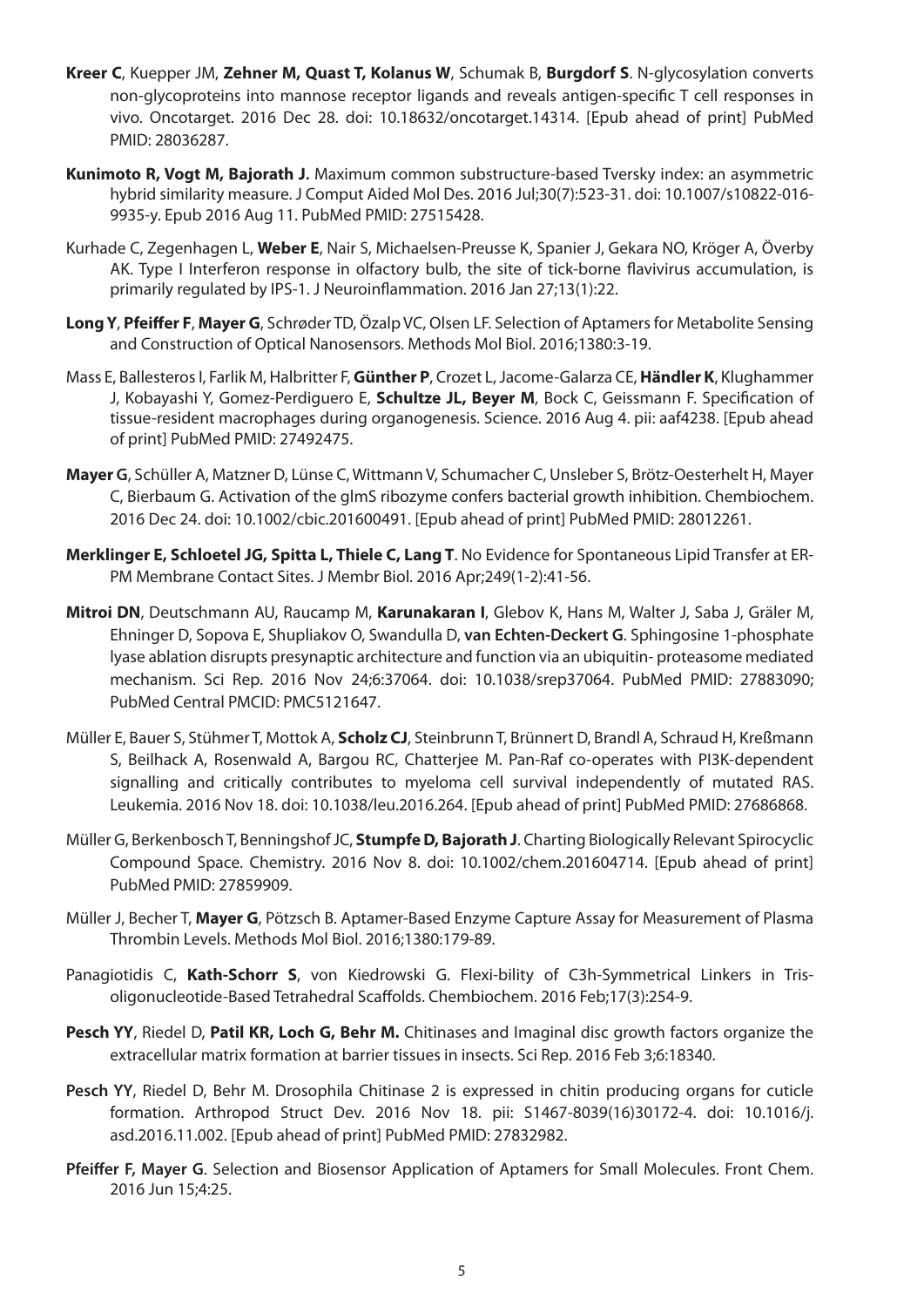- Rudolph J, Heine A, **Quast T, Kolanus W**, Trebicka J, Brossart P, Wolf D. The JAK inhibitor ruxolitinib impairs dendritic cell migration via off-target inhibition of ROCK. Leukemia. 2016 Oct;30(10):2119-2123. doi: 10.1038/leu.2016.155. PubMed PMID: 27220666.
- Salo VT, Belevich I, Li S, Karhinen L, Vihinen H, Vigouroux C, Magré J, **Thiele C**, Hölttä-Vuori M, Jokitalo E, Ikonen E. Seipin regulates ER-lipid droplet contacts and cargo delivery. EMBO J. 2016 Dec 15;35(24):2699-2716. PubMed PMID: 27879284; PubMed Central PMCID: PMC5167346.
- **Sander J, Schultze JL**, Yosef N. ImpulseDE: detection of differentially expressed genes in time series data using impulse models. Bioinformatics. 2016 Oct 22. pii: btw665. doi: 10.1093/bioinformatics/btw665. [Epub ahead of print] PubMed PMID: 27797772.
- **Sandhoff K**. Membrane lipids and sphingolipid activator proteins regulate lysosomal sphingolipid catabolism: Neuronal sphingolipidoses. Biochimie. 2016 May 5. pii: S0300-9084(16)30079-7. [Epub ahead of print]
- **Sandhoff K**. Neuronal sphingolipidoses: Membrane lipids and sphingolipid activator proteins regulate lysosomal sphingolipid catabolism. Biochimie. 2016 Nov;130:146-151. doi: 10.1016/j. biochi.2016.05.004. PubMed PMID: 27157270.
- **Schlegel P**, Texada MJ, **Miroschnikow A, Schoofs A, Hückesfeld S, Peters M**, Schneider-Mizell CM, Lacin H, Li F, Fetter RD, Truman JW, Cardona A, **Pankratz MJ**. Synaptic transmission parallels neuromodulation in a central food-intake circuit. Elife. 2016 Nov 15;5. pii: e16799. doi: 10.7554/eLife.16799. PubMed PMID: 27845623; PubMed Central PMCID: PMC5182061.
- **Schlitzer A, Schultze JL**, Tissue-resident macrophages how to humanize our knowledge. Immunol Cell Biol. 2016 Oct 18. doi: 10.1038/icb.2016.82. [Epub ahead of print]
- **Schmidt SV, Krebs W, Ulas T, Xue J, Baßler K, Günther P, Hardt AL, Schultze H, Sander J, Klee K, Theis H, Kraut M, Beyer M, Schultze JL**. The transcriptional regulator network of human inflammatory macrophages is defined by open chromatin. Cell Res. 2016 Jan 5.
- **Schmidt TH, Homsi Y, Lang T**. Oligomerization of the Tetraspanin CD81 via the Flexibility of Its δ-Loop. Biophys J. 2016 Jun 7;110(11):2463-74.
- **Schmidt TH**, Raunest M, Fischer N, Reith D, Kandt C. Computer simulations suggest direct and stable tip to tip interaction between the outer membrane channel TolC and the isolated docking domain of the multidrug RND efflux transporter AcrB. Biochim Biophys Acta. 2016 Jul;1858(7 Pt A):1419-26.
- **Schmidt SV, Krebs W, Ulas T, Xue J, Baßler K, Günther P, Hardt AL**, Schultze H, **Sander J, Klee K, Theis H, Kraut M, Beyer M, Schultze JL**. The transcriptional regulator network of human inflammatory macrophages is defined by open chromatin. Cell Res. 2016 Feb;26(2):151-70.
- **Schoofs A, Pankratz MJ**. Neuroscience: Hunger Pangs in the Fly Brain. Curr Biol. 2016 Aug 8;26(15):R701-3.
- **Schüller A, Matzner D, Lünse CE**, Wittmann V, Schumacher C, Unsleber S, Brötz-Oesterhelt H, Mayer C, Bierbaum G, **Mayer G**. Activation of the glmS Ribozyme Confers Bacterial Growth Inhibition. Chembiochem. 2016 Dec 24. doi: 10.1002/cbic.201600491. [Epub ahead of print] PubMed PMID: 28012261.
- **Schuette V, Embgenbroich M, Ulas T**, Welz M, **Schulte-Schrepping J, Draffehn AM, Quast T, Koch K, Nehring M, König J, Zweynert A, Harms FL, Steiner N**, Limmer A, **Förster I**, Berberich-Siebelt F, Knolle PA, Wohlleber D, **Kolanus W, Beyer M, Schultze JL, Burgdorf S**. Mannose receptor induces T-cell tolerance via inhibition of CD45 and up-regulation of CTLA-4. Proc Natl Acad Sci U S A. 2016 Sep 20;113(38):10649-54. doi: 10.1073/pnas.1605885113. PubMed PMID: 27601670; PubMed Central PMCID: PMC5035904.
- **Schultze JL, Beyer M**. Myelopoiesis Reloaded: Single-Cell Transcriptomics Leads the Way. Immunity. 2016 Jan 19;44(1):18-20.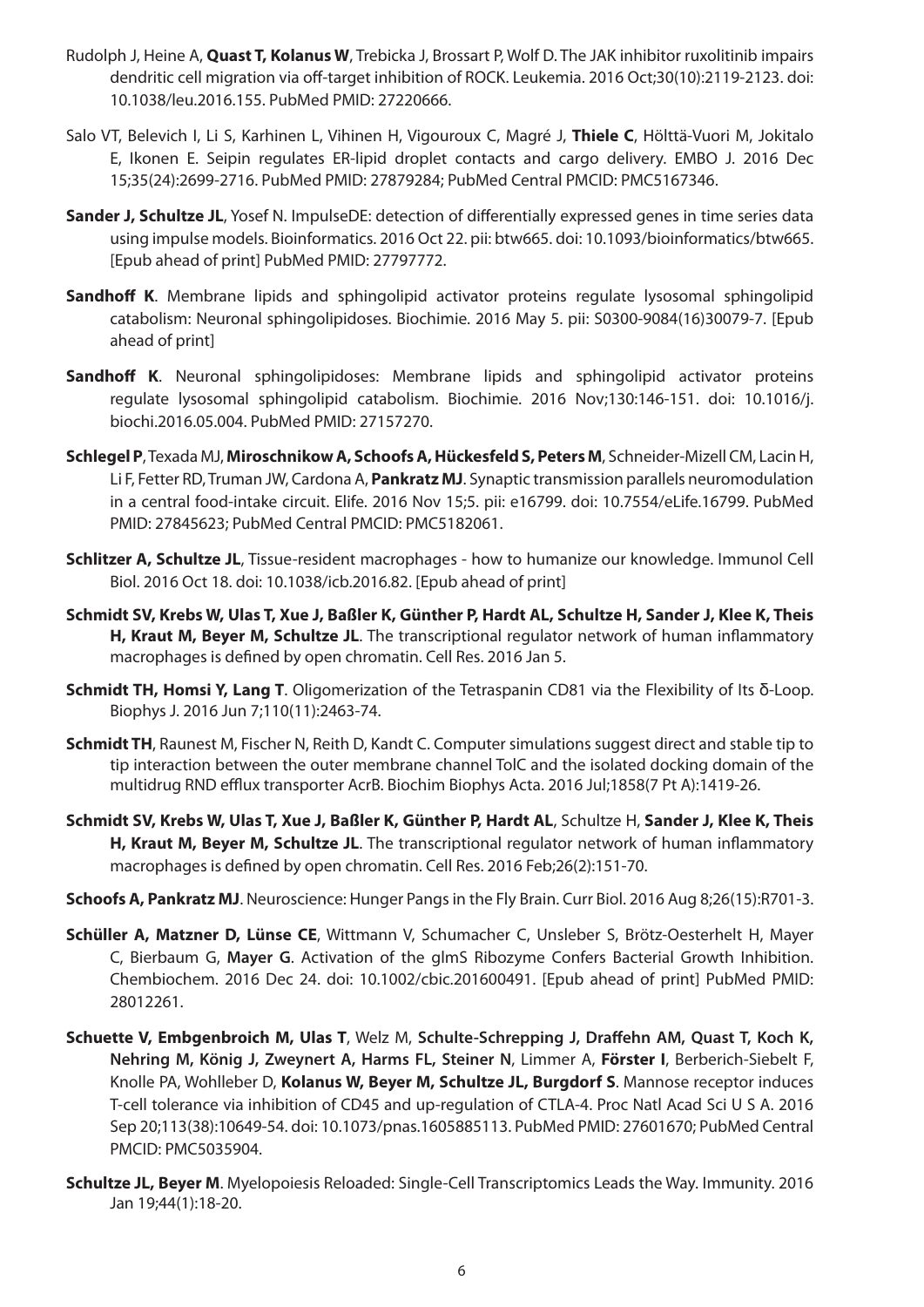- **Schultze JL**. Reprogramming of macrophages-new opportunities for therapeutic targeting. Curr Opin Pharmacol. 2016 Feb;26:10-5.
- **Schultze JL**. Macrophage tolerance in the gut: It is in the epigenome! Eur J Immunol. 2016 Aug;46(8):1838- 41.
- Shahbazi E, Moradi S, Nemati S, Satarian L, Basiri M, Gourabi H, Zare Mehrjardi N, **Günther P**, Lampert A, **Händler K**, Hatay FF, Schmidt D, Molcanyi M, Hescheler J, **Schultze JL**, Saric T, Baharvand H. Conversion of Human Fibroblasts to Stably Self-Renewing Neural Stem Cells with a Single Zinc-Finger Transcription Factor. Stem Cell Reports. 2016 Apr 12;6(4):539-51.
- Shanmugasundaram V, Zhang L, **Kayastha S, de la Vega de León A, Dimova D, Bajorath J**. Monitoring the Progression of Structure-Activity Relationship Information during Lead Optimization. J Med Chem. 2016 May 12;59(9):4235-44.
- Sorg UR, Behnke K, Degrandi D, Reich M, Keitel V, Herebian D, Deenen R, **Beyer M, Schultze JL**, Köhrer K, Gabbert HE, Mayatepek E, Häussinger D, Pfeffer K. Cooperative role of lymphotoxin Œ≤ receptor and tumor necrosis factor receptor p55 in murine liver regeneration. J Hepatol. 2016 May;64(5):1108-17.
- Stripecke R, Gouttefangeas C, **Förster I**. 1(st) EMBL/DFG Women in Science Network Conference Heidelberg 2016: From Genes, Cells and the Immune System towards Therapies - Meeting Report. Eur J Immunol. 2016 Nov;46(11):2492-2495. doi: 10.1002/eji.201670115. PubMed PMID: 27813068.
- **Stumpfe D, Dimova D, Bajorath J**. Computational Method for the Systematic Identification of Analog Series and Key Compounds Representing Series and Their Biological Activity Profiles. J Med Chem. 2016 Aug 25;59(16):7667-76.
- Stunnenberg HG; **International Human Epigenome Consortium**., Hirst M. The International Human Epigenome Consortium: A Blueprint for Scientific Collaboration and Discovery. Cell. 2016 Nov 17;167(5):1145-1149. doi: 10.1016/j.cell.2016.11.007. PubMed PMID: 27863232.
- Surendar J, **Indulekha K**, Hoerauf A, Hübner MP. Immunomodulation by helminths: Similar impact on type 1 and type 2 diabetes? Parasite Immunol. 2016 Nov 10. doi: 10.1111/pim.12401. [Epub ahead of print] Review. PubMed PMID: 27862000.
- Szulzewsky F, Arora S, de Witte L, **Ulas T**, Markovic D, **Schultze JL**, Holland EC, Synowitz M, Wolf SA, Kettenmann H. Human glioblastoma-associated microglia/monocytes express a distinct RNA profile compared to human control and murine samples. Glia. 2016 Aug;64(8):1416-36.
- Tedeschi A, Dupraz S, Laskowski CJ, **Xue J, Ulas T, Beyer M, Schultze JL**, Bradke F. The Calcium Channel Subunit Alpha2delta2 Suppresses Axon Regeneration in the Adult CNS. Neuron. 2016 Oct 19;92(2):419-434. doi: 10.1016/j.neuron.2016.09.026. PubMed PMID: 27720483.
- **Tolle F, Mayer G**. Preparation of SELEX Samples for Next-Generation Sequencing. Methods Mol Biol. 2016;1380:77-84.
- **Tolle F, Rosenthal M, Pfeiffer F, Mayer G**. Click Reaction on Solid Phase Enables High Fidelity Synthesis of Nucleobase-Modified DNA. Bioconjug Chem. 2016 Mar 16;27(3):500-3.
- **Valero J, Lohmann F, Keppner D, Famulok M**. Single-Stranded Tile Stoppers for Interlocked DNA Architectures. Chembiochem. 2016 Jun 16;17(12):1146-9.
- **Voelzmann A, Wulf AL, Eckardt F, Thielisch M, Brondolin M, Pesch YY, Sociale M, Bauer R, Hoch M**. Nuclear Drosophila CerS Schlank regulates lipid homeostasis via the homeodomain, independent of the lag1p motif. FEBS Lett. 2016 Apr;590(7):971-81.
- **Vogt M, Stumpfe D, Maggiora GM, Bajorath J**. Lessons learned from the design of chemical space networks and opportunities for new applications. J Comput Aided Mol Des. 2016 Mar;30(3):191-208.